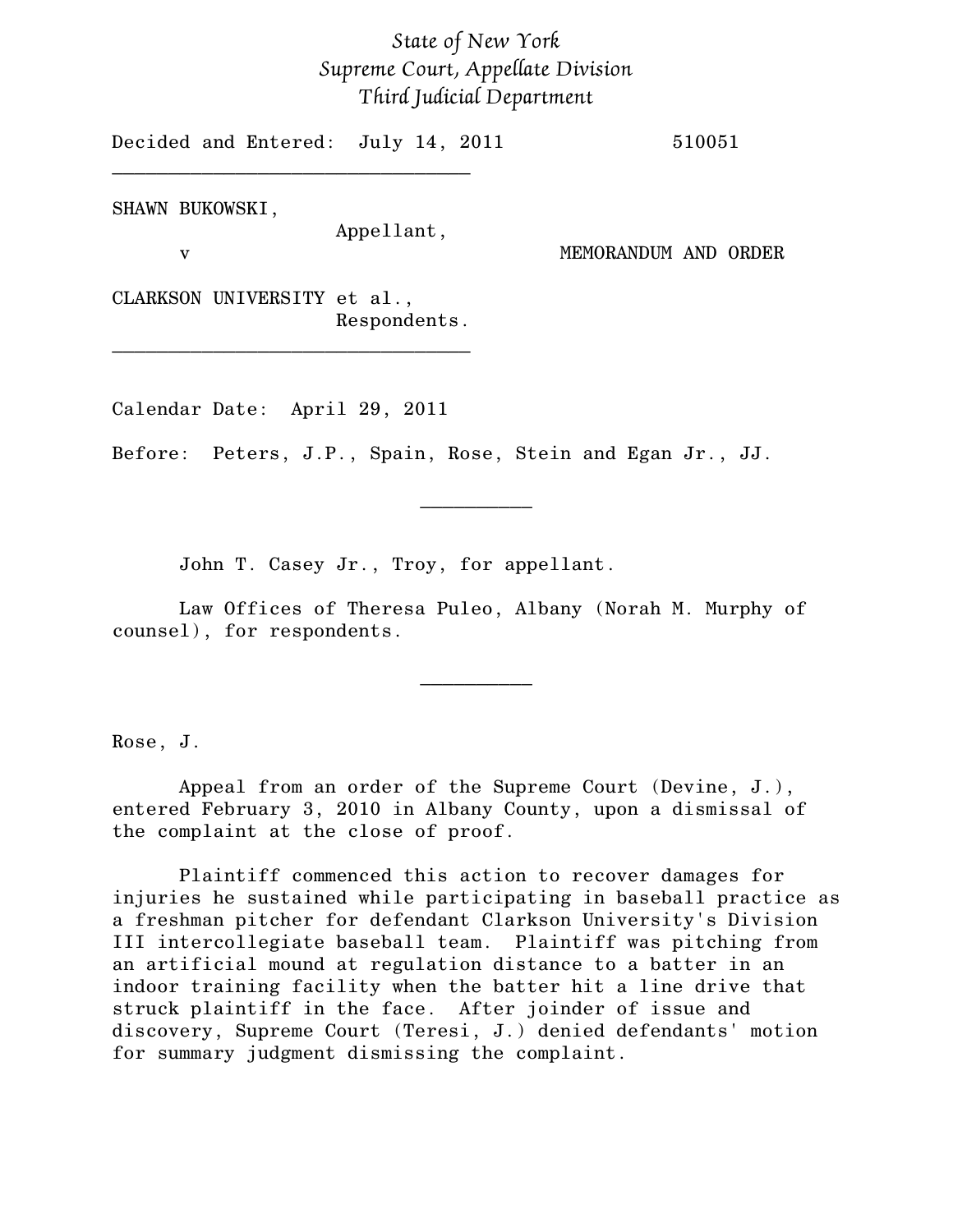-2- 510051

During his jury trial testimony, plaintiff acknowledged that he was an experienced baseball player who was aware of the risk of being struck by a batted ball while pitching. Plaintiff testified that he had been playing baseball and pitching in various leagues for many years and that balls had been batted directly back at him 50 to 100 times throughout the course of his experience as a pitcher. In addition, plaintiff testified that he had extensive experience playing on fields of all different types, under a variety of conditions, which included different backdrops, pitching mounds and lighting. Plaintiff further acknowledged that he was familiar with the indoor training facility where the team practices were held and had regularly attended the practices in the facility a month before the incident. Plaintiff confirmed that he had been informed by his coaches that they intended to hold "live" practice without the use of a protective screen, known as an L-screen, in the indoor facility at least two weeks prior to the accident. He also testified that, both on the day before his accident and just prior to his turn on the pitching mound, he had observed other pitchers practicing "live" in the netted-off "batting cage" area without the use of an L-screen. After the close of proof, Supreme Court (Devine, J.) granted defendants' motion to dismiss on the ground that plaintiff had assumed the obvious risk of being hit by a line drive.

Plaintiff appeals, $<sup>1</sup>$  arguing, among other things, that</sup> factual issues exist as to whether the risk of being hit by a ball was unreasonably enhanced by the backdrop and lighting of the indoor facility and the failure to use an L-screen. cannot agree. Given the undisputed evidence of plaintiff's experience and his awareness of the risk of being hit by a ball, Supreme Court properly concluded that he assumed that risk.

Organizers of sporting activities owe a duty to exercise reasonable care to protect participants "from injuries arising

Although plaintiff appeals from Supreme Court's order, 1 we treat the appeal as validly taken from the judgment (see CPLR 5520 [c]; Boylan v Dodge, 42 AD3d 632, 633 n [2007]; Matter of General Motors Corp. [Sheikh], 41 AD3d 993, 994 [2007]).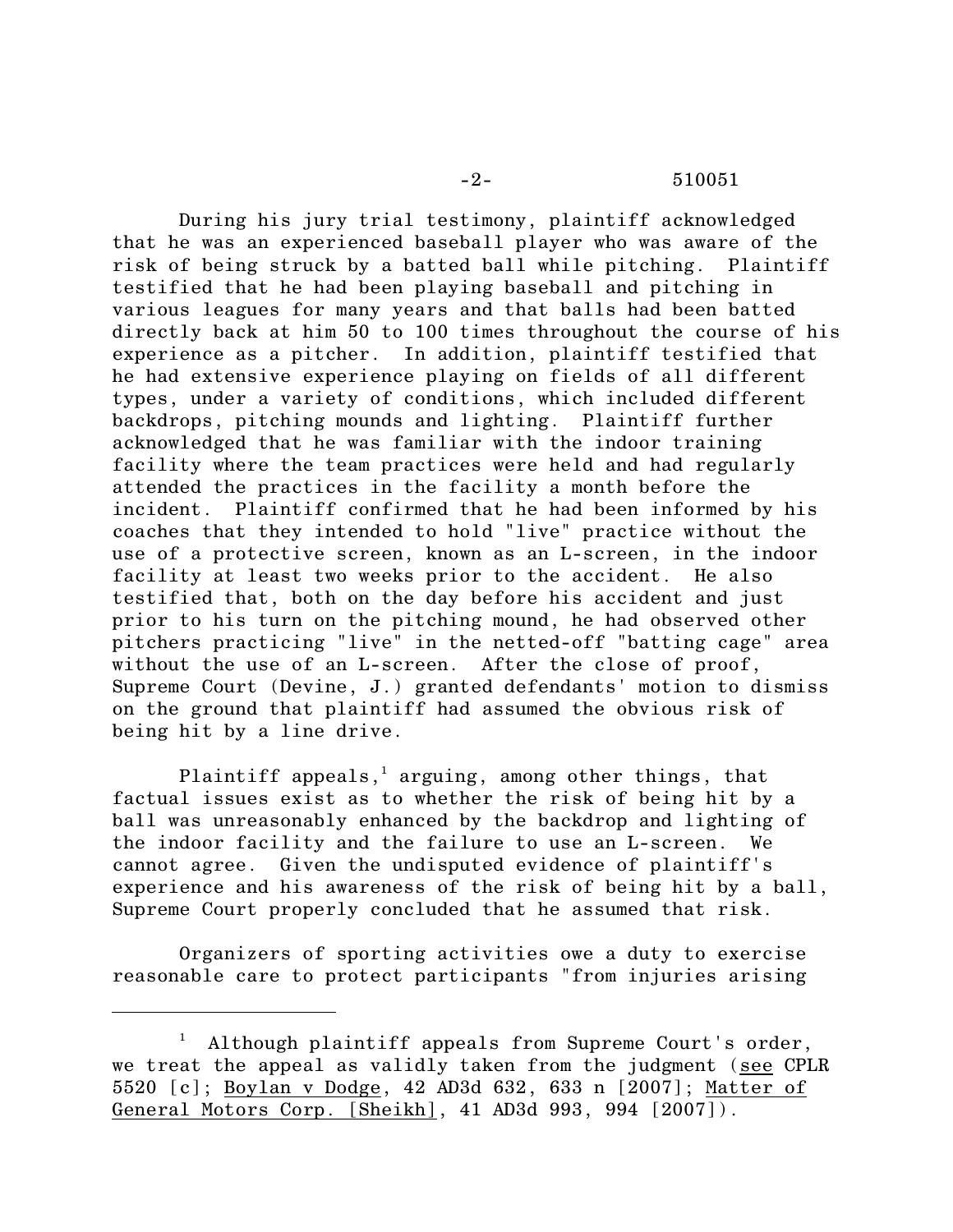out of unassumed, concealed, or unreasonably increased risks" (Benitez v New York City Bd. of Educ., 73 NY2d 650, 654 [1989]). Voluntary participants in sporting activities are deemed to have assumed commonly appreciated risks inherent in the activity such that any legally enforceable duty to reduce the risks of the activity is limited "'to mak[ing] the conditions as safe as they appear to be'" (Morgan v State of New York, 90 NY2d 471, 484 [1997], quoting Turcotte v Fell, 68 NY2d 432, 437-439 [1986]). This primary assumption of the risk doctrine "extends to 'risks engendered by less than optimal conditions, provided that those conditions are open and obvious and that the consequently arising risks are readily appreciable'" (Martin v State of New York, 64 AD3d 62, 64 [2009], lv denied 13 NY3d 706 [2009], quoting Roberts v Boys & Girls Republic, Inc., 51 AD3d 246, 248 [2008], affd 10 NY3d 889 [2008]). Here, as plaintiff fully appreciated the risk of being hit by a line drive and he was able to readily observe the open and obvious conditions of the facility in which he was pitching, defendants fulfilled their duty by making the conditions as safe as they appeared to be (see Lincoln v Canastota Cent. School Dist., 53 AD3d 851, 852 [2008]; Harris v Cherry Val.-Springfield School Dist., 305 AD2d 964, 965 [2003]; Vecchione v Middle Country Cent. School Dist., 300 AD2d 471, 471  $[2002]$ .

Whether plaintiff was pitching in an indoor or an outdoor facility, the risk of being hit by a ball is inherent in the sport of baseball and the conditions in which he was pitching were readily observable (see Lomonico v Massapequa Pub. Schools, 84 AD3d 1033, 1034 [2011]; Rodriguez v City of New York, 82 AD3d 563, 564 [2011]). Plaintiff's expert evidence, relied upon by the dissent, is that an L-screen or a darker backdrop could have lessened the risk, making the indoor conditions safer. Such evidence is, however, irrelevant given the fully comprehended and perfectly obvious nature of the inherent risk (see Martin v State of New York, 64 AD3d at 64; Musante v Oceanside Union Free School Dist., 63 AD3d 806, 807 [2009], lv denied 13 NY3d 704 [2009]; Tilson v Russo, 30 AD3d 856, 858-859 [2006]).

Although plaintiff has cited cases in which a breach of binding rules or governing standards requiring certain safety measures was held to have raised an issue of whether the risk of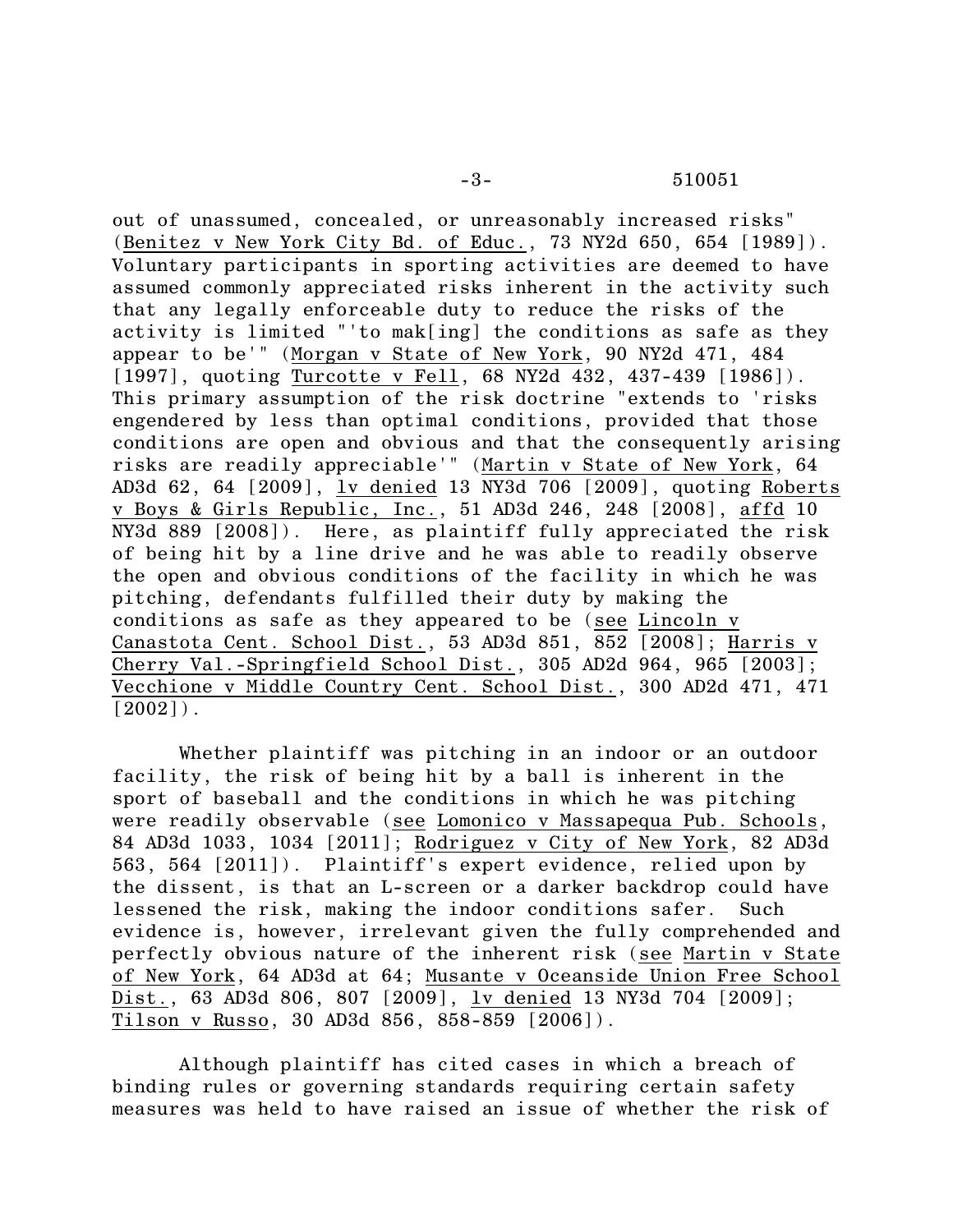injury normally associated with the sport was unduly enhanced (see Zmitrowitz v Roman Catholic Diocese of Syracuse, 274 AD2d 613, 614 [2000]; Baker v Briarcliff School Dist., 205 AD2d 652, 653-654 [1994]; Parisi v Harpursville Cent. School Dist., 160 AD2d 1079, 1080 [1990]), he presented no evidence that any such rule or standard required the use of a protective screen or a different backdrop here (see Martin v State of New York, 64 AD3d at 66; Musante v Oceanside Union Free School Dist., 63 AD3d at 808; Honohan v Turrone, 297 AD2d 705, 706 [2002]). The conclusion that plaintiff was plainly aware of the conditions and consented to the risk that they presented also precludes his claim for negligent supervision (see Morgan v State of New York, 90 NY2d at 487; Duffy v Suffolk County High School Hockey League, 289 AD2d 368, 369 [2001]; Regan v State of New York, 237 AD2d 851, 853 [1997], lv denied 91 NY2d 802 [1997]). The alleged lack of supervision did not increase the risks over and above the usual dangers inherent in the sport itself (see Fintzi v New Jersey YMHA-YWHA Camps, 97 NY2d 669, 670 [2001]; Palozzi v Priest, 280 AD2d 986, 987 [2001]).

Nor are we persuaded by plaintiff's reliance on the theory of inherent compulsion, which provides that assumption of the risk is not a shield from liability when the element of voluntariness is overcome by the compulsion of a superior (compare Benitez v New York City Bd. of Educ., 73 NY2d at 658 with Smith v J.H. W. Elementary School, 52 AD3d 684, 685 [2008]). Plaintiff testified that he did not ask to use an L-screen because, a few weeks prior, he had inquired as to whether they were used and was told that they were no longer used during "live" practice. Wanting to "do it the Clarkson way," he argues that he had no option but to participate without a protective screen. Accepting plaintiff's testimony as true and viewing it in a light most favorable to him, it underscores the fact that he was aware that he was pitching without an L-screen and yet it lends no support to his assertion that his participation in the practice was compelled or involuntary (see Musante v Oceanside Union Free School Dist., 63 AD3d at 807; Vecchione v Middle Country Cent. School Dist., 300 AD2d at 472; La Mountain v South Colonie Cent. School Dist., 170 AD2d 914, 915 [1991]).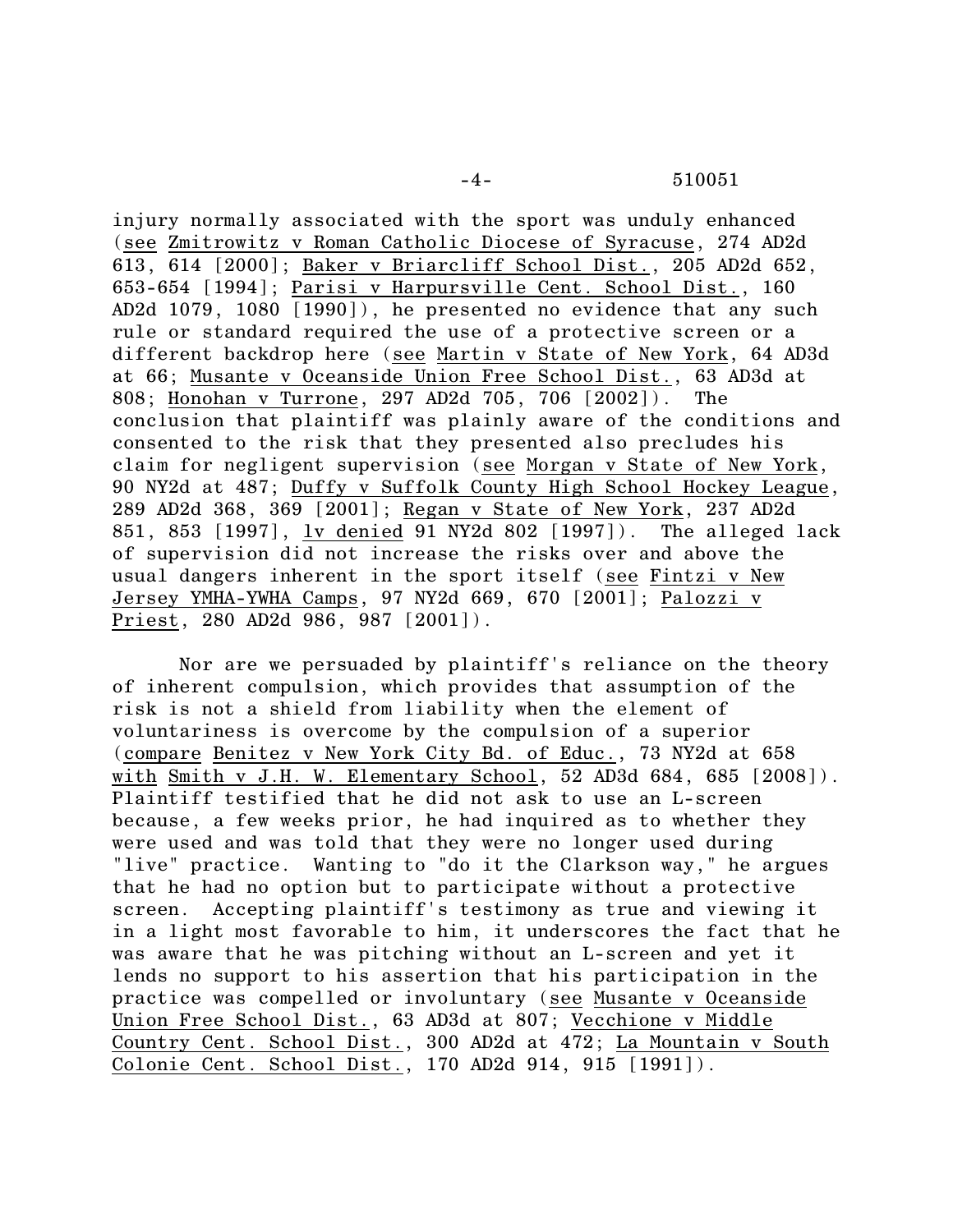Finally, contrary to plaintiff's contention, the denial of defendants' motion for summary judgment did not serve as law of the case precluding the subsequent motion to dismiss after all of the evidence was presented (see S.L. Benefica Transp., Inc. v Rainbow Media, Inc., 13 AD3d 348, 349 [2004]; Wyoming County Bank v Ackerman, 286 AD2d 884, 994 [2001]; Smith v Hooker Chem. & Plastics Corp., 125 AD2d 944 [1986]; Sackman-Gilliland Corp. v Senator Holding Corp., 43 AD2d 948, 949 [1974]; see also Cunningham v Vincent, 234 AD2d 648, 649 n [1996]). Thus, Supreme Court (Devine, J.) properly found that "there [was] no rational process by which the fact trier could base a finding in favor of [plaintiff]" (Szczerbiak v Pilat, 90 NY2d 553, 556 [1997]; see CPLR 4401).

Spain and Egan Jr., JJ., concur.

Peters, J.P. (dissenting).

Because we do not agree that there was "no rational process by which the [jury] could base a finding in favor of [plaintiff]" (Miller v Moore, 68 AD3d 1325, 1327 [2009] [internal quotation marks and citation omitted]; see Abselet v Satra Realty, LLC, AD3d  $\_\_$ ,  $\_\_$  2011 NY Slip Op 05151, \*3 [2011]), we respectfully dissent.

Although athletes participating in interscholastic sports are deemed to have assumed the commonly appreciated risks that are inherent in and arise out of the nature of the sport generally, the athlete's "assumption of those risks is not an absolute defense but a measure of [the] defendant's duty of care" (Ballou v Ravena-Coeymans-Selkirk School Dist., 72 AD3d 1323, 1325 [2010], quoting Kane v North Colonie Cent. School Dist., 273 AD2d 526, 527 [2000]; see Benitez v New York City Bd. of Educ., 73 NY2d 650, 657 [1989]). Educational institutions are required to exercise "ordinary reasonable care to protect student athletes voluntarily involved in extracurricular sports from unassumed, concealed or unreasonably increased risks" (Benitez v New York City Bd. of Educ., 73 NY2d at 658 [emphasis added]; see Ballou v Ravena-Coeymans-Selkirk School Dist., 72 AD3d at 1325). To that end, "[a]wareness of the risk assumed is 'to be assessed against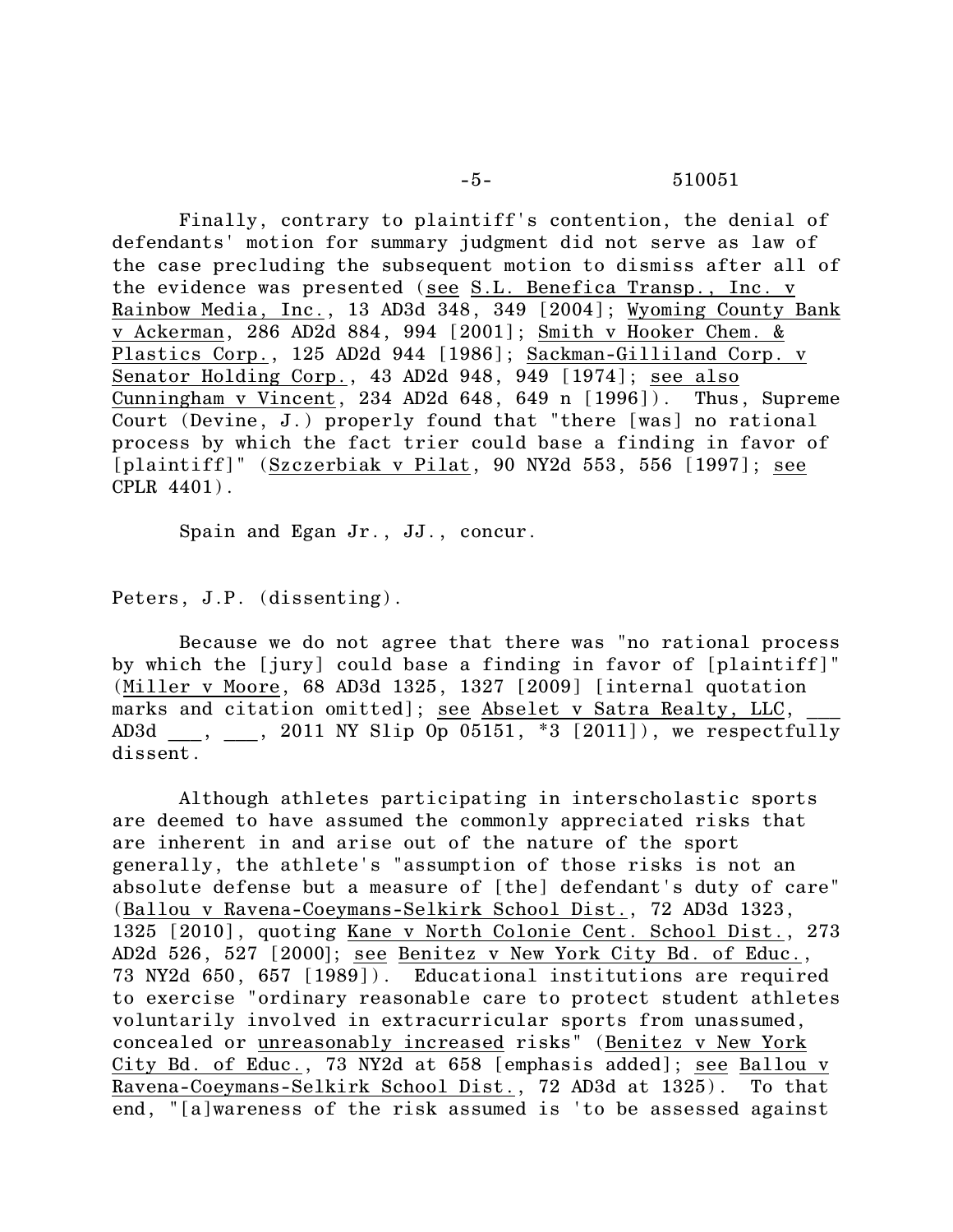the background of the skill and experience of the particular plaintiff'" (Benitez v New York City Bd. of Educ., 73 NY2d at 657, quoting Maddox v City of New York, 66 NY2d 270, 278 [1985]; see Simmons v Saugerties Cent. School Dist., 82 AD3d 1407, 1408 [2011]; Lapa v Camps Mogen Avraham, Heller, Sternberg, 280 AD2d 858, 859 [2001]).

Here, the record demonstrates that plaintiff was a freshman pitcher throwing live batting practice for the first time at defendant Clarkson University's indoor facility. Plaintiff testified that, although he had pitched at indoor facilities previously, he had always used an L-screen for protection. With regard to the conditions present, plaintiff submitted evidence, including expert testimony, that the lighting, along with the coloring of the backdrop, flooring and netting, made it difficult for a pitcher to see balls coming off the hitter's bat, which the expert described as "pretty dangerous." Similarly, plaintiff's expert testified that the practice of not placing an L-screen in front of the pitcher in such conditions is unsafe.

In sum, affording plaintiff every favorable inference (see Miller v Moore, 68 AD3d at 1327), we believe that plaintiff offered ample evidence from which a jury could conclude that the risk of injury incident to his participation in the indoor practice was unreasonably increased over the inherent risks of the sport and, commensurate with that finding, that defendants owed a duty to protect him from those risks (see Simmons v Saugerties Cent. School Dist., 82 AD3d at 1408-1409; Ballou v Ravena-Coeymans-Selkirk School Dist., 72 AD3d at 1326; Ross v New York Quarterly Mtg. of Religious Socy. of Friends, 32 AD3d 251, 251-252 [2006]; Zmitrowitz v Roman Catholic Diocese of Syracuse, 274 AD2d 613, 615 [2000]; Alexander v Kendall Cent. School Dist., 221 AD2d 898, 899 [1995]). As such, we find that Supreme Court erred in entering a directed verdict in favor of defendants and would reverse and remit for a new trial.

Stein, J., concurs.